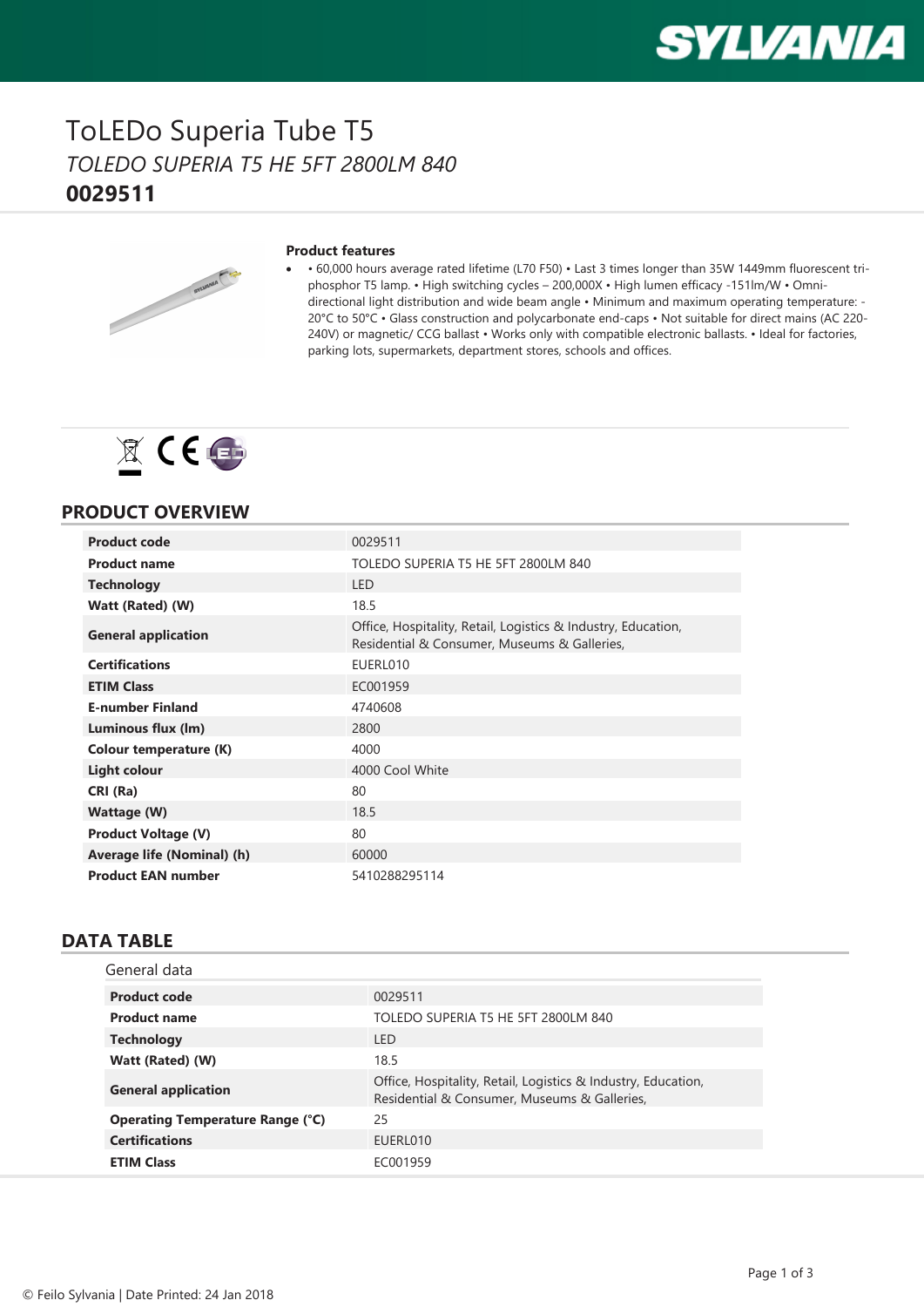

# ToLEDo Superia Tube T5 *TOLEDO SUPERIA T5 HE 5FT 2800LM 840* **0029511**

| <b>E-number Finland</b>                              | 4740608         |
|------------------------------------------------------|-----------------|
| Optical data                                         |                 |
|                                                      |                 |
| Luminous flux (lm)                                   | 2800            |
| Luminous flux (Rated) (lm)                           | 2800            |
| Colour temperature (K)                               | 4000            |
| <b>Light colour</b>                                  | 4000 Cool White |
| CRI (Ra)                                             | 80              |
| Beam angle (Rated) (°)                               | 220             |
| Lumen maintenance at end of nominal<br>life $(\%)$   | 70              |
| Electrical data                                      |                 |
|                                                      |                 |
| <b>Wattage (W)</b>                                   | 18.5            |
| Watt (Rated) - High frequency (W)                    | 18.5            |
| <b>Starting time (max) (s)</b>                       | 0.5             |
| Warm-up time to 60% of full light (max)<br>(s)       | $<$ 2           |
| <b>Current (A)</b>                                   | 0.24            |
| <b>Product Voltage (V)</b>                           | 80              |
| Lamp power factor                                    | 0.92            |
| No. Of switching cycles before<br>premature failures | 200000          |
| <b>Lamp Energy Label (class)</b>                     | $A++$           |
| kWh per 1000 hours burning time                      | 21              |
|                                                      |                 |
| Lifetime data                                        |                 |
| Average life (Nominal) (h)                           | 60000           |
| Average life (Rated) (h)                             | 60000           |
|                                                      |                 |
| Physical data                                        |                 |
| Weight (kg)                                          | 0.174           |
|                                                      |                 |
| Packaging                                            |                 |
| <b>Single packaging type</b>                         | Carton          |
| <b>Product EAN number</b>                            | 5410288295114   |
| Packaging single length (cm)                         | 1.8             |
| Packaging single width (cm)                          | 1.8             |
| Packaging single height (cm)                         | 146.5           |
| DUN14 (outer)                                        | 15410288295111  |
| Units per outer package                              | 10              |
| Packaging outer length (cm)                          | 152.0           |
| Packaging outer width (cm)                           | 15.5            |